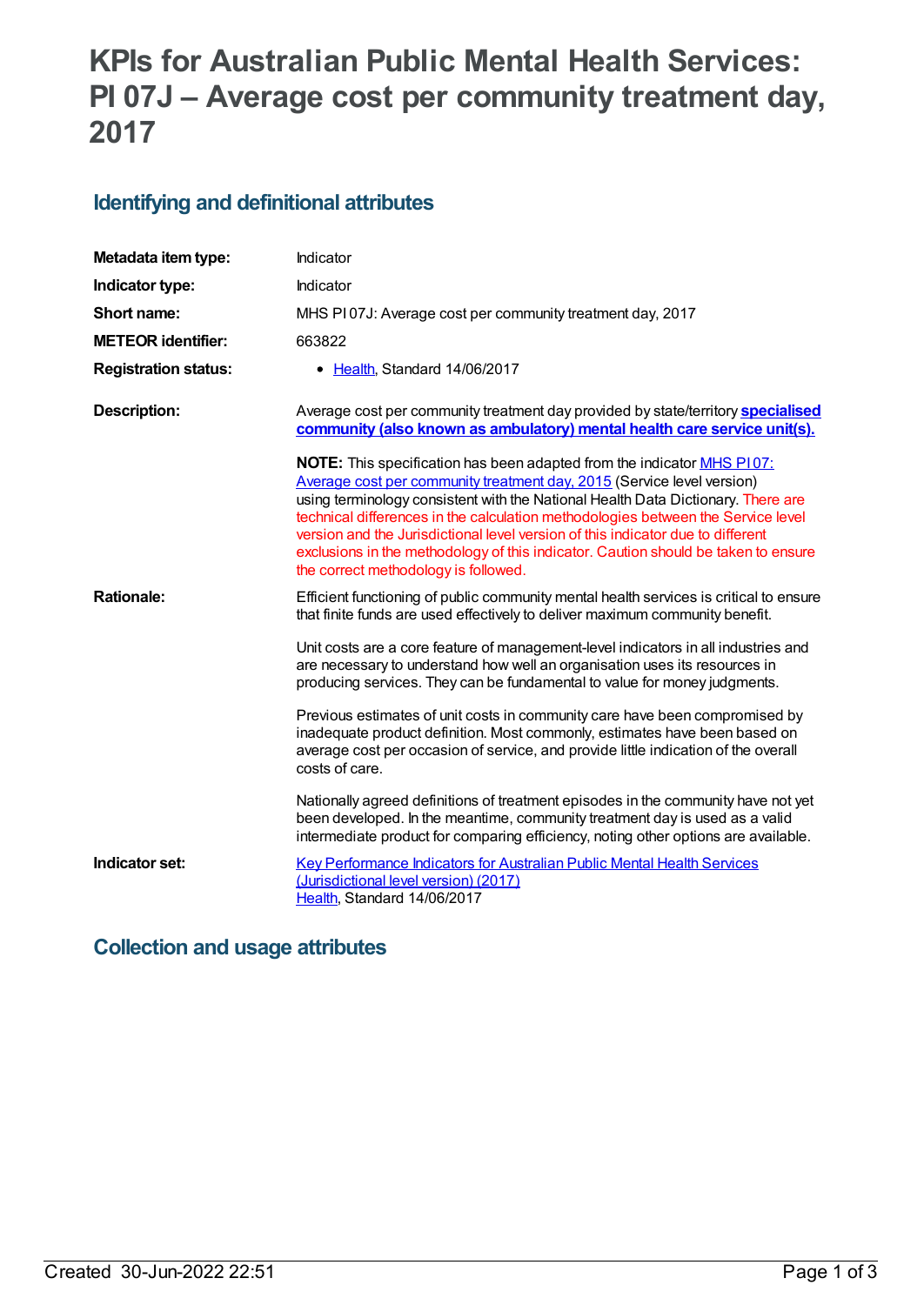| <b>Computation description:</b> | Coverage/Scope:                                                                                                                                                                                                                                                                                                                                                                                                                                                                                                                                                                                                         |
|---------------------------------|-------------------------------------------------------------------------------------------------------------------------------------------------------------------------------------------------------------------------------------------------------------------------------------------------------------------------------------------------------------------------------------------------------------------------------------------------------------------------------------------------------------------------------------------------------------------------------------------------------------------------|
|                                 | State/territory specialised community mental health care service unit(s) in-scope for<br>reporting as defined by the Mental Health Establishments National Minimum Data<br>Set (NMDS) (numerator).                                                                                                                                                                                                                                                                                                                                                                                                                      |
|                                 | State/territory specialised community mental health care service unit(s) in-scope for<br>reporting as defined by the Community Mental Health Care National Minimum Data<br>Set (denominator).                                                                                                                                                                                                                                                                                                                                                                                                                           |
|                                 | The following expenditure of community mental health care service units are<br>excluded:                                                                                                                                                                                                                                                                                                                                                                                                                                                                                                                                |
|                                 | • A share of expenditure associated with delivery of care to non-uniquely<br>identified consumers.                                                                                                                                                                                                                                                                                                                                                                                                                                                                                                                      |
|                                 | The following activity of community mental health care service units are excluded:                                                                                                                                                                                                                                                                                                                                                                                                                                                                                                                                      |
|                                 | • All activity associated with non-uniquely identified consumers.                                                                                                                                                                                                                                                                                                                                                                                                                                                                                                                                                       |
|                                 | Methodology:                                                                                                                                                                                                                                                                                                                                                                                                                                                                                                                                                                                                            |
|                                 | • Reference period for 2017 performance reporting: 2015-16<br>• Recurrent costs include costs directly attributable to the community mental<br>health care treatment day plus a proportional share of overhead costs. Cost<br>data for this indicator is based on gross recurrent expenditure as compiled by<br>state/territory data providers according to the specifications of the Mental<br>Health Establishments NMDS. As such, it is subject to the concepts,<br>definitions and costing methodology developed for the NMDS.<br>• Expenditure is adjusted for the proportion of non-uniquely identifiable people. |
| <b>Computation:</b>             | Numerator + Denominator                                                                                                                                                                                                                                                                                                                                                                                                                                                                                                                                                                                                 |
|                                 |                                                                                                                                                                                                                                                                                                                                                                                                                                                                                                                                                                                                                         |
| <b>Numerator:</b>               | Total state/territory recurrent expenditure on ambulatory mental health care services<br>within the reference period.                                                                                                                                                                                                                                                                                                                                                                                                                                                                                                   |
| <b>Numerator data elements:</b> | Data Element / Data Set-                                                                                                                                                                                                                                                                                                                                                                                                                                                                                                                                                                                                |
|                                 | Data Element                                                                                                                                                                                                                                                                                                                                                                                                                                                                                                                                                                                                            |
|                                 | Total apportioned expenditure at Ambulatory service unit level (adjusted)                                                                                                                                                                                                                                                                                                                                                                                                                                                                                                                                               |
|                                 | <b>NMDS/DSS</b>                                                                                                                                                                                                                                                                                                                                                                                                                                                                                                                                                                                                         |
|                                 | (derived from) Mental Health Establishments NMDS 2015-16                                                                                                                                                                                                                                                                                                                                                                                                                                                                                                                                                                |
| Denominator:                    | Total number of community mental health care treatment days provided by<br>state/territory ambulatory mental health care services within the reference period.                                                                                                                                                                                                                                                                                                                                                                                                                                                          |
| Denominator data                | <b>Data Element / Data Set-</b>                                                                                                                                                                                                                                                                                                                                                                                                                                                                                                                                                                                         |
| elements:                       | Data Element                                                                                                                                                                                                                                                                                                                                                                                                                                                                                                                                                                                                            |
|                                 | Specialised mental health service—number of community mental health<br>care treatment days                                                                                                                                                                                                                                                                                                                                                                                                                                                                                                                              |
|                                 | <b>NMDS/DSS</b>                                                                                                                                                                                                                                                                                                                                                                                                                                                                                                                                                                                                         |
|                                 | (derived from) Community Mental Health Care NMDS 2015-16                                                                                                                                                                                                                                                                                                                                                                                                                                                                                                                                                                |
|                                 | Data Element / Data Set-                                                                                                                                                                                                                                                                                                                                                                                                                                                                                                                                                                                                |
|                                 | Person-unique identifier used indicator, yes/no code N                                                                                                                                                                                                                                                                                                                                                                                                                                                                                                                                                                  |
|                                 | NMDS / DSS                                                                                                                                                                                                                                                                                                                                                                                                                                                                                                                                                                                                              |